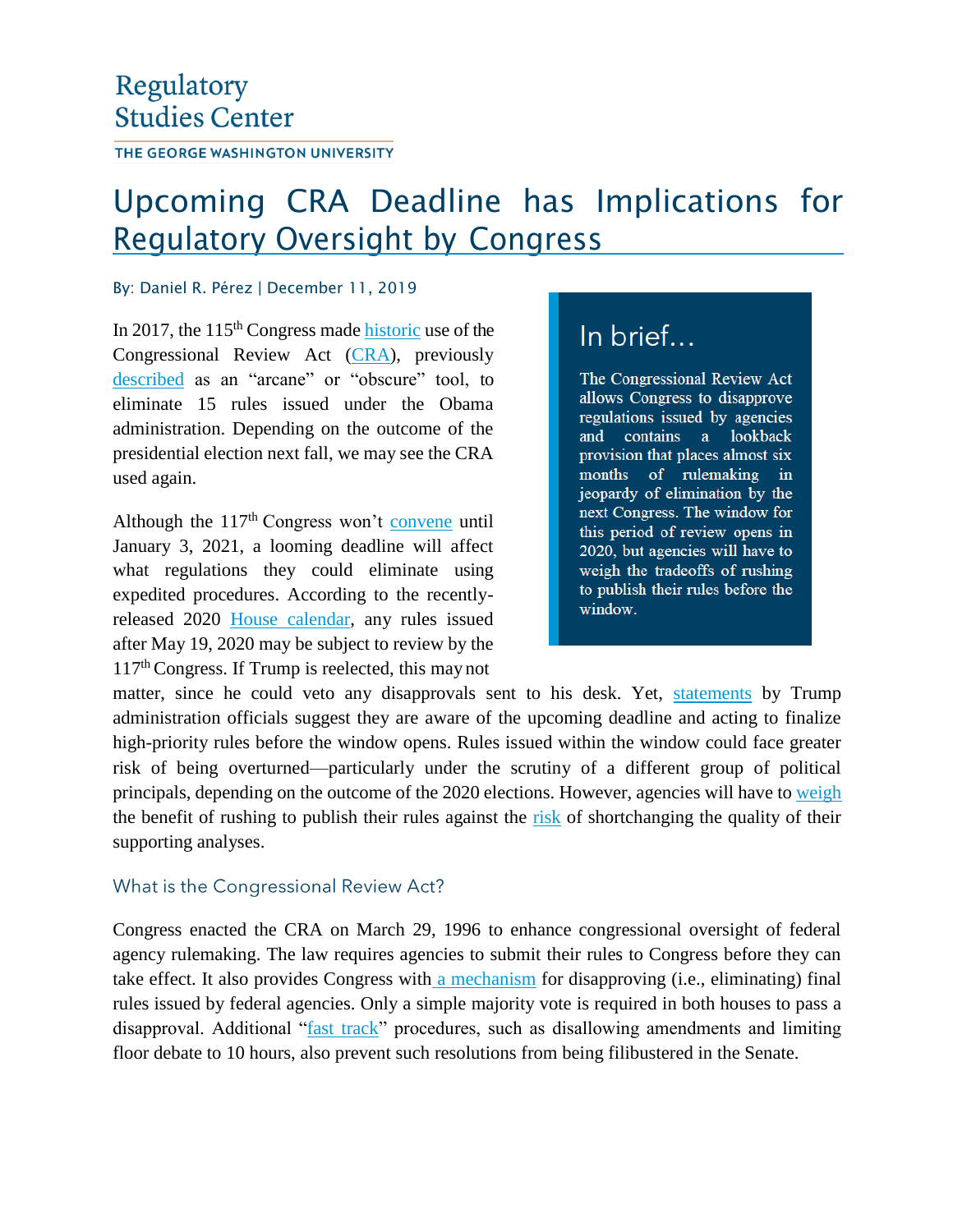Perhaps most interestingly, the CRA contains a lookback provision allowing a subsequent session of Congress to disapprove any rules issued by agencies during the final 60 working days of the previous Congress.<sup>1</sup>This has historically been most relevant in the period immediately following presidential and congressional elections—where a new group of political principals can exercise this authority over rules issued under a different regime (i.e., a group with differing policy priorities). For example, for a rule issued in September 2020, the 116<sup>th</sup> Congress would have its usual 60-day window of review, but if the rule was issued during the last 60 legislative days that the House was in session, the lookback provision in the CRA would generate an additional full period in which the 117th Congress could review the rule.

#### What do we know about the 60-Day Lookback Window?

Due to the way working days in Congress are counted in the House and Senate, the House schedule has, to date, determined the window for the lookback period. According to the recently released 2020 House calendar, this window would open on May 20, 2020; all agency regulations issued on or after this date would be subject to CRA oversight by the  $117<sup>th</sup>$  Congress.



This date is likely to change, however, because the House has historically convened more legislative days towards the end of each calendar year than what is presented in the tentative floor schedule. For instance, since 2011, using the House calendar released in December to predict the start of the lookback window results in estimates that are an average of 45 calendar days earlier than the actual start date. This suggests that the lookback period is more likely to begin sometime in July or even early August of 2020, but it will not be possible to definitively identify the start

<sup>1</sup> 5 U.S.C. § 801(d). Due to differences in how the House and Senate count their chambers' working days—legislative days and session days, respectively—the CRA stipulates that the window for rules included in the lookback period is calculated using whichever count grants the longest time for review.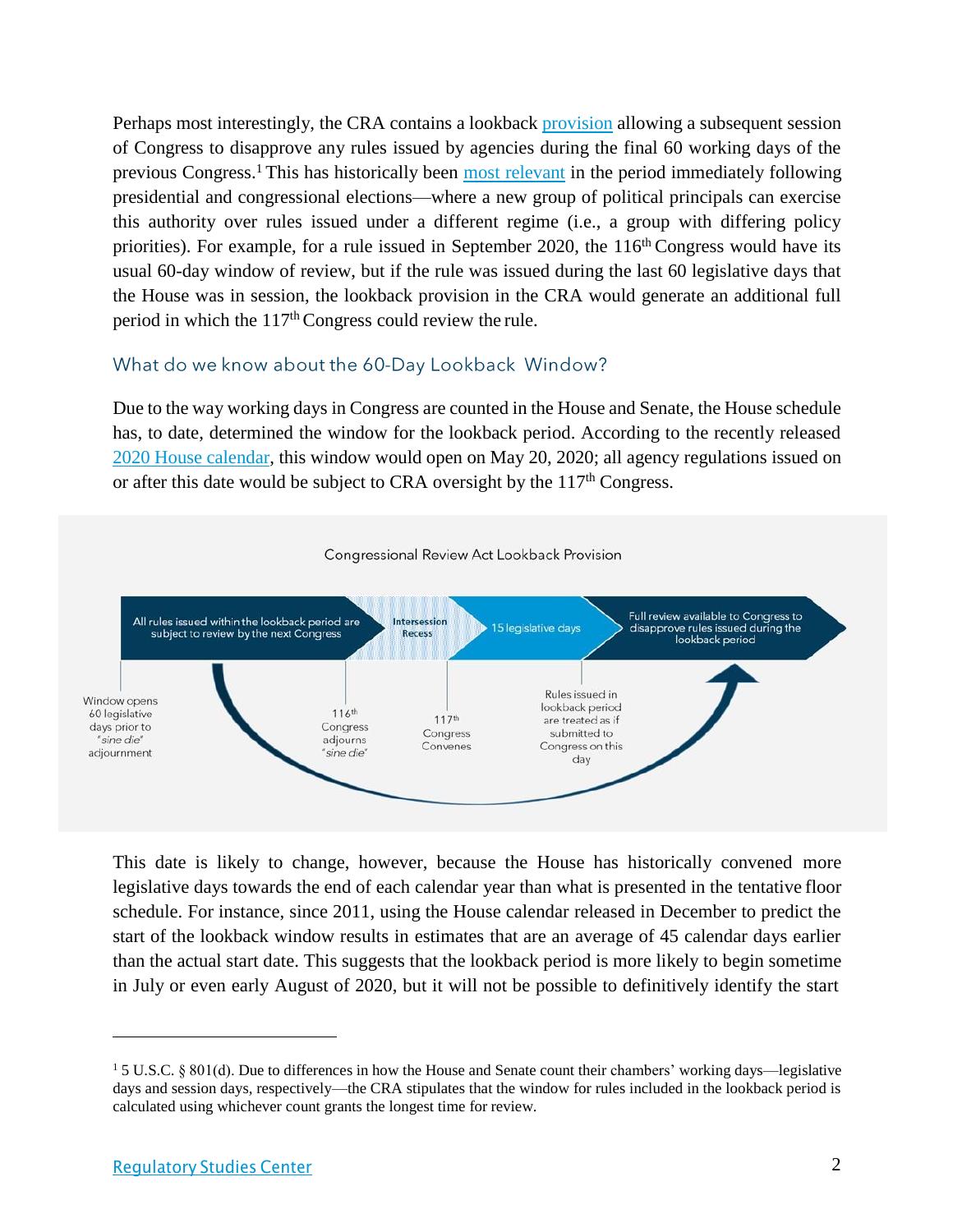date until the 116<sup>th</sup> Congress adjourns for the last time. Regardless, the incoming Congress will have a new 60-day window to review those rules under the CRA beginning on its 15<sup>th</sup> working day.<sup>2</sup> In short, the 117<sup>th</sup> Congress and possibly a new President will have several months to exercise "fast track" oversight of approximately 6 months of regulations issued by the Trump administration. Altogether, this amounts to almost a full year of jeopardy for agency rules spanning two Congresses.



### Implications for Agency Rulemaking in the Coming Months

Statements by Trump administration officials suggest they are aware that issuing regulations before the window opens on the CRA lookback period would protect these rules from expedited disapproval by the next Congress. In the absence of disapproval under the CRA, modifying regulations instead requires adherence to the more complex and time-consuming rulemaking process. A look at the recently released *Unified Agenda* indicates that agencies still have substantive regulatory priorities they plan to finalize within the next 12 months—including 119 economically significant actions. However, agencies will have to weigh the benefits of rushing to beat the CRA deadline against the potential risk of publishing rules supported by less-robust

<sup>2</sup> This date is calculated using either "legislative days" in the House or "session days" in the Senate.